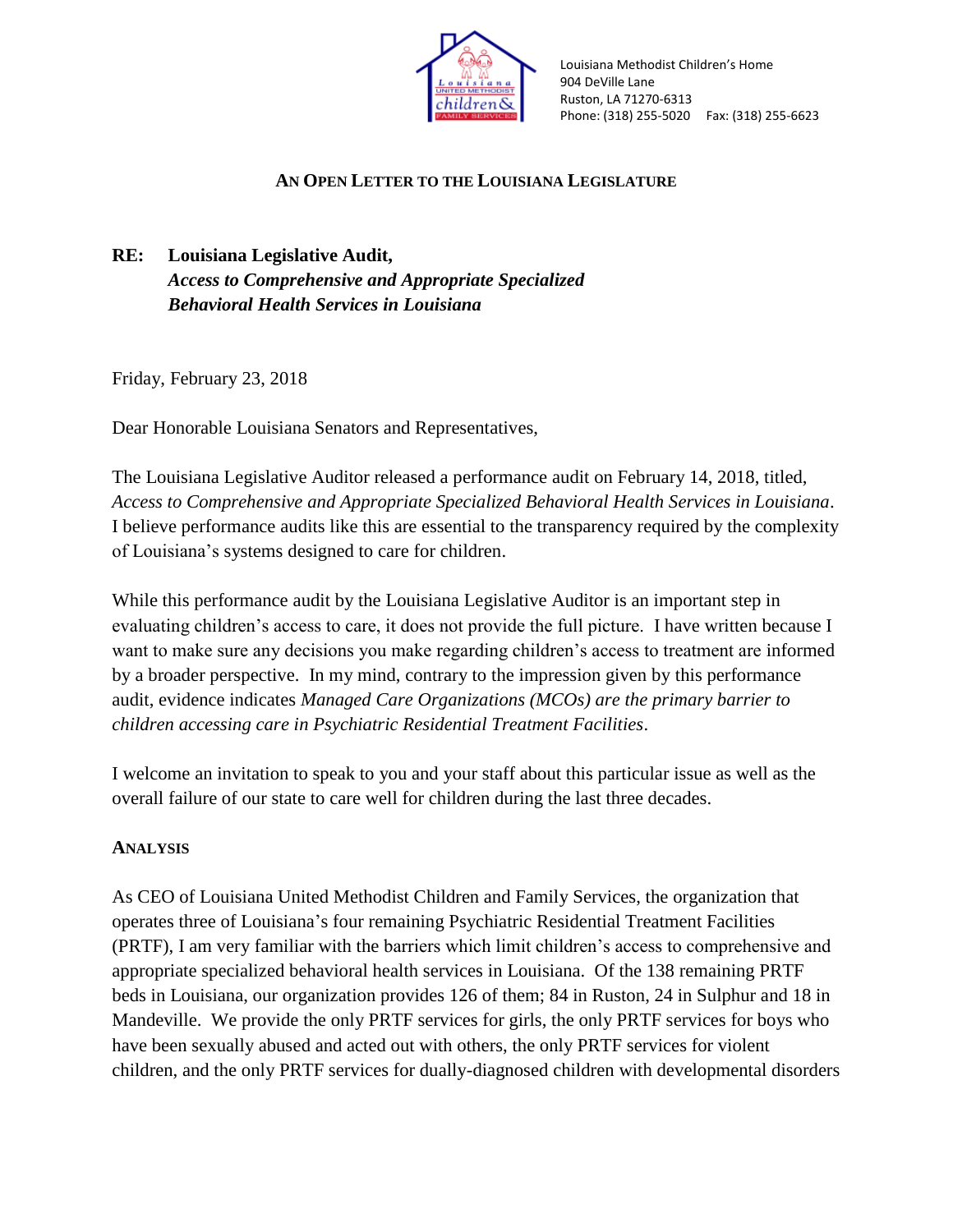and psychiatric diagnoses. Half of our children are in DCFS custody, half in the custody of their parents.

I hope you will allow me to share additional perspective with you. I believe what I report will make even more transparent the information provided on pages 12 and 13 in the Legislative Auditor's report:

"Psychiatric Residential Treatment Facilities (PRTFs) in Louisiana provide inpatient psychiatric services to boys aged 5 to 18 and girls aged 11 to 18, and there are four PRTFs in Louisiana with a total of 138 beds as of December 4, 2017. According to OBH, adequate access to PRTFs is a necessary component of a comprehensive array of services for children. OBH notes that PRTF access is affected by provider availability and also may be affected by providers rejecting referrals of youth with particular needs, such as rejecting referrals for youth based on the youth's aggressive behaviors, multiple unsuccessful residential treatment episodes, or complex cooccurring needs such as individuals with both developmental disabilities and behavioral health needs." (Emphasis added.) (*Access to Comprehensive and Appropriate Specialized Behavioral Health Services in Louisiana*, pages 12-13)

**The last sentence of that paragraph provides a long, but only partial explanation of the factors affecting PRTF access for Louisiana's children.** The performance audit notes a few specific reasons PRTF services may have been inappropriate for a particular child, but the subset of reasons does not nearly account for children's inadequate and partial access to PRTF services.

## **MCOS NOT MENTIONED AT ALL**

**In fact, the primary barrier to PRTF services for children is not mentioned at all.** By design, *Healthy Louisiana* Managed Care Organizations (MCOs) restrict children's access to PRTF care.

The five *Healthy Louisiana* Managed Care Organizations (MCOs) are the primary limiting factor affecting children's access to PRTF services in Louisiana. This has not always been the case and it only became a significant factor with the integration of behavioral health care into *Healthy Louisiana*.

Prior to the integration of behavioral health services into *Healthy Louisiana*, Magellan acted as the State Management Organization (SMO) for children's behavioral health services. It was much easier for children to access PRTF services then because Magellan acted as a pass-through payer for children's behavioral health services. Unlike *Healthy Louisiana's* MCOs, Magellan could not benefit from restricting the care of children. Magellan's profits were not at risk.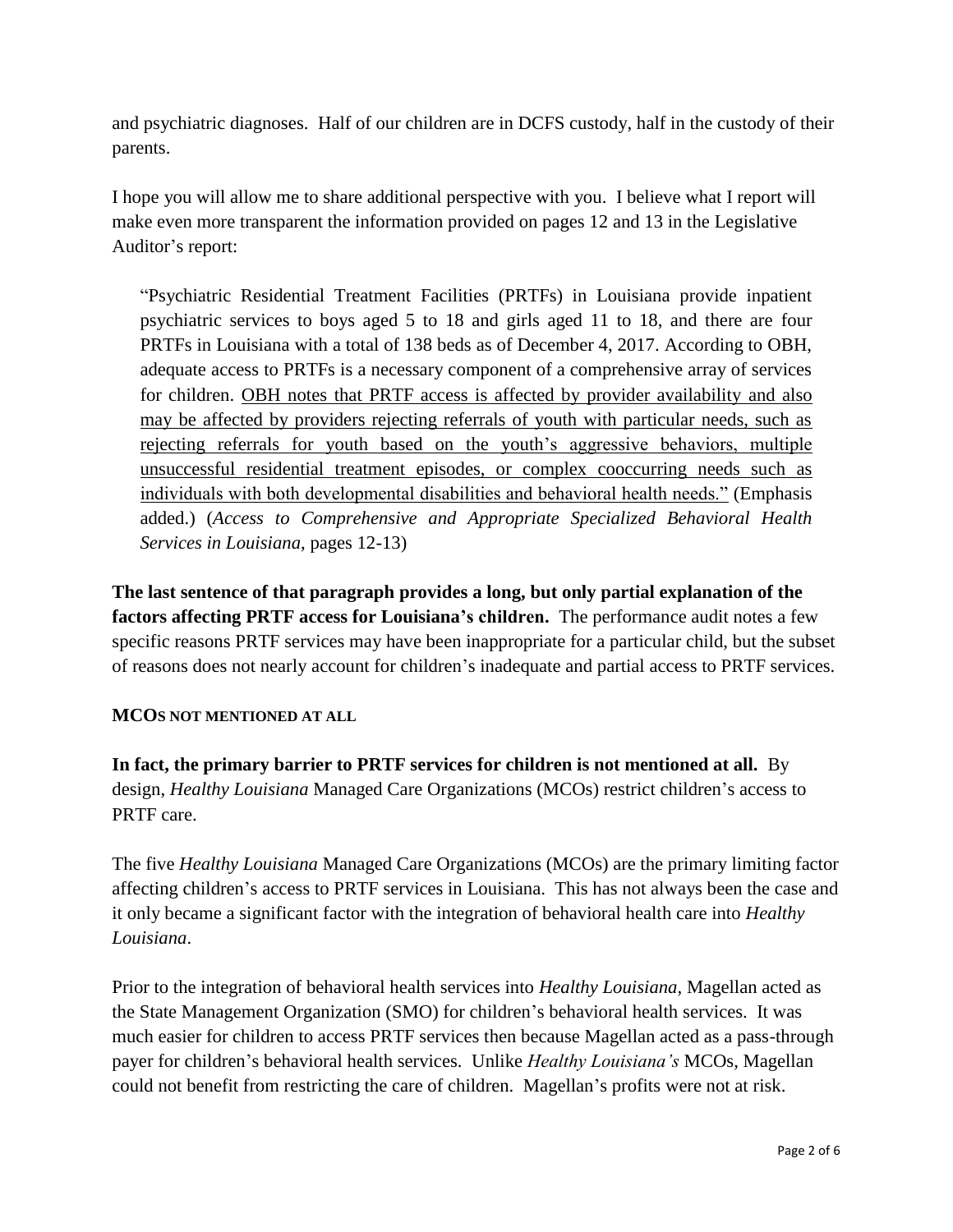As I understand the fiscal dynamics accompanying the 2015 integration of children's behavioral health services into *Healthy Louisiana*, the five MCOs may benefit by retaining as profit any funds they do not authorize for treatment services.

### **CAUSE OF MULTIPLE UNSUCCESSFUL RESIDENTIAL TREATMENT EPISODES**

**OBH reports one reason a PRTF provider might reject a referral of a child is "multiple unsuccessful residential treatment episodes".** *Healthy Louisiana* MCOs create these "multiple unsuccessful residential treatment episodes" when they interrupt a child's care in a PRTF!

I have presented OBH and DCFS with documentation that *Healthy Louisiana* MCOs create multiple placements for children by refusing to authorize residential treatment to completion. When treatment is not completed, "multiple unsuccessful residential treatment episodes" occur. This is an MCO-created problem.

Imagine, following trauma, you enter an Emergency Department with a broken leg and mangled arm. Now, imagine this: halfway through setting your bones and sewing your flesh, your treatment is halted and you are transported elsewhere. Of course, you will not heal properly with incomplete treatment. You will seek intensive care again! Intensive residential care fails the same way. *Nothing good comes from interrupted treatment.*

#### **UNCONSCIONABLE CONSEQUENCES OF BOUNCING FOSTER CHILDREN AMONG PLACEMENTS**

Prior to the integration of behavioral healthcare into *Healthy Louisiana*, a 15% readmission rate was unusual. On August 9, 2017, I reported to DCFS and OBH that our PRTF readmission rate had risen to 24%. Worse, for children in DCFS custody, the readmission rate for PRTF services was **40%**! **It is absolutely unconscionable that children in DCFS custody are bouncing among placements throughout our state!**

As I reported to the state agencies in August, 2017:

> If a child is discharged from a level of care and then returns, that > comprises at least 3 actual placements. An example path is PRTF > > TGH > PRTF. If the first discharge from PRTF occurred before > treatment was complete, or the treatment offered by the TGH was not > appropriate to the child's needs - either requiring a readmission > into PRTF, then the child was moved twice without good reason.

> There is an important body of research into the impact of multiple > placements for children in child welfare and juvenile justice > custody. Generally, the more placements, the greater the risk. A good > initial source is at: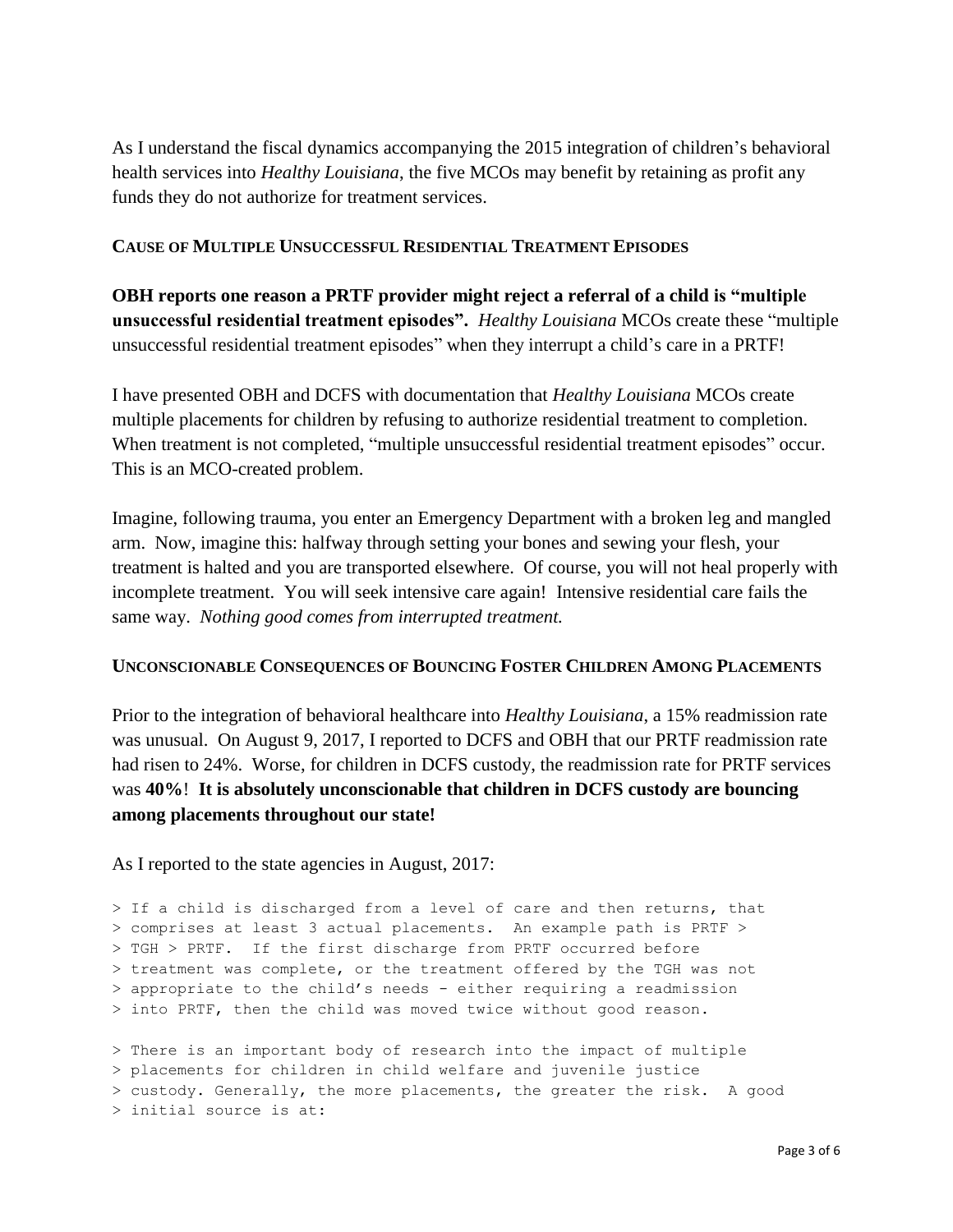><https://www.childwelfare.gov/topics/outofhome/placement/stability/>

```
> What our DCFS-related readmission information does not indicate are
> the number of placements between the discharge from LMCH and a
> child's readmission. The example path could include more than one
> placement before readmission. For example, PRTF > TGH > HOSP > PRTF.
> For these children, between their first and current admissions
> here, there was an unnecessary placement which effectively added 2
> to the overall number of times these children have been moved. I
> have two thoughts: children are discharging from LMCH before they
> are ready and/or treatment that follows PRTF is not maintaining gains.
> What Louisiana is offering these children is not working for them.
> While they do require residential care, I believe we all agree
> PRTF, as it is configured, is not meeting their needs. In my
> opinion, PRTF limitations and managed care practices are
> interrupting care and disrupting opportunities for stability and
> attachment.
```
### **EMPTY BEDS ARE BAD FOR BUSINESS**

**A grocer who cannot sell groceries goes out of business.** A pharmacist who cannot sell drugs closes shop. Does it really make sense that Northlake, one of Louisiana's five PRTFs during 2017, would close 58 beds on December 4, 2017, if those beds were being used and reimbursed enough to fund their PRTF program as a going concern? In my mind, it does not. So, I reviewed Northlake's PRTF occupancy data for 2017. According to public records, Northlake's PRTF services ran at only 30% occupancy for the year. I do not know whether that was Northlake's intention.

What I know from our own organization's experience is this: it is the *Healthy Louisiana* managed care organizations which determine whether PRTF services are used – not the PRTFs. This is basic. PRTFs with empty beds must cover their on-going staff and operating costs with charitable dollars. Simply put, no PRTF can survive empty beds.

As I reported, Northlake's PRTF ran at 30% occupancy during 2017. Our three PRTFs – Louisiana Methodist Children's Home, Methodist Children's Home of Greater New Orleans, and Methodist Children's Home of Southwest Louisiana – ran occupancy rates of 93%, 74%, and 76%, respectively.

**Availability is NOT a barrier**. On the average day during 2017, Louisiana had 52.8 *empty*, licensed PRTF beds available for children.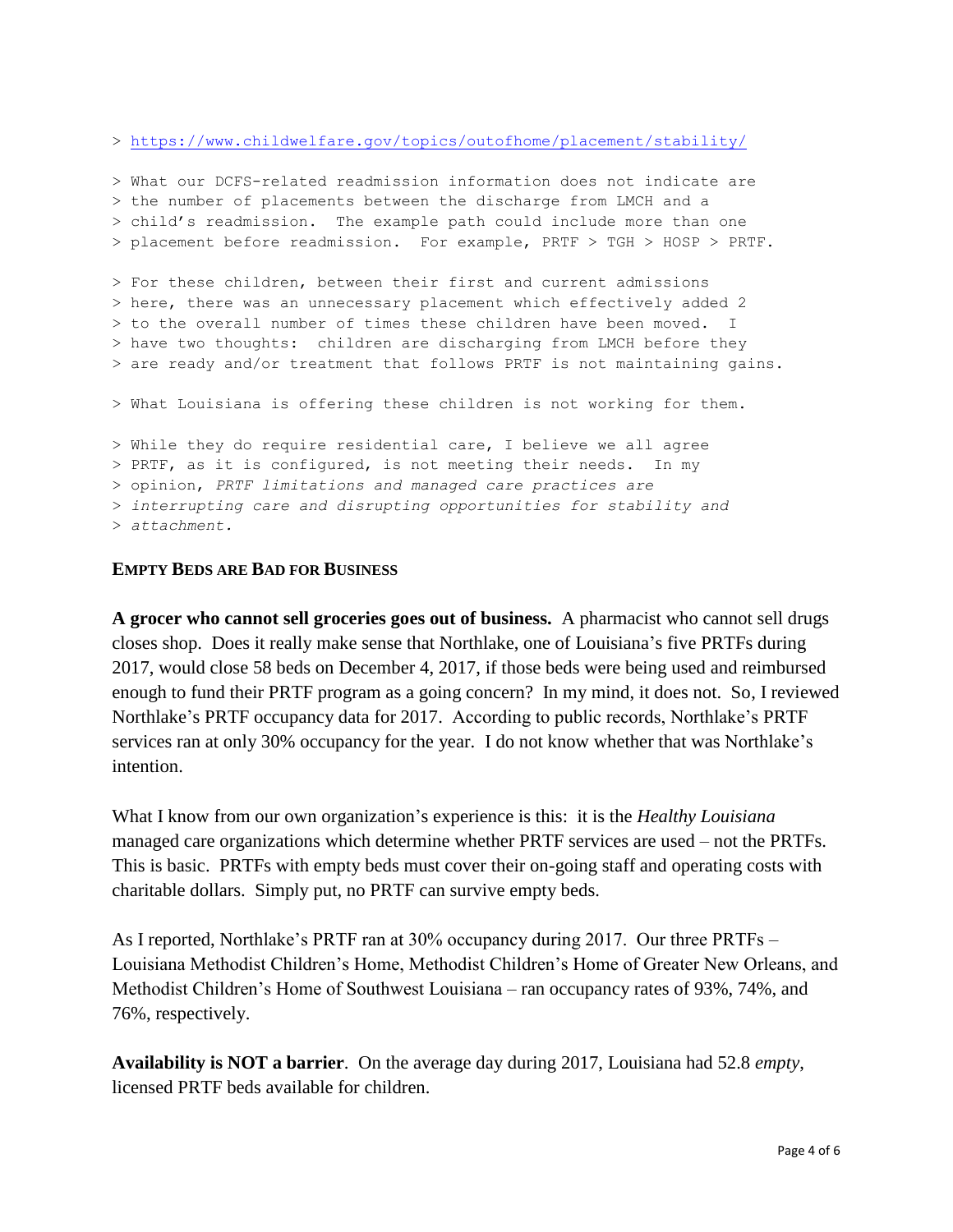In the Fall of 2017, after hearing from stakeholders who believed our PRTF beds remain full, I began emailing a weekly vacancy report to interested stakeholders including DCFS Regional Placement Specialists, OJJ leadership, and Juvenile courts. I want people who are responsible for the care of children to know services *are* available. Even so, getting their children into care past the barriers of *Healthy Louisiana* MCOs is difficult.

Personally, I believe that until it is abundantly clear to the *Healthy Louisiana* MCOs that their **primary** responsibility is the well-being of Louisiana's children who are their members, it will be impossible for Louisiana to create an adequate system of care for children. I believe evidence indicates the fiscal motives of managed care unduly influence the care children receive.

Prior to managed care, this was not an issue in Louisiana. Even during the 2012-2015, *Louisiana Behavioral Health Partnership*, this was not an issue. Today, however, I believe with a structure that incents MCOs to restrict services, *Healthy Louisiana* has created *the* systemic and significant barrier to children accessing and completing treatment.

### **SUMMARY AND SOLUTIONS**

As I initially stated, I applaud this performance audit by the Louisiana Legislative Auditor as an important step in evaluating children's access to care. I have provided additional information because I want to make sure any decisions Louisiana's Legislature makes regarding children's access to treatment are made with the larger perspective in mind. In my own mind, evidence indicates MCOs are the primary barrier to children accessing intensive psychiatric residential care.

**Solutions?** Ensuring full access to comprehensive and specialized behavioral health services for children will be a function of removing financial incentives to restrict care, creating mechanisms for the continuous monitoring of child welfare services and outcomes, and trusting Louisiana's child welfare experts – who understand the full range of children's needs – to make the best decisions regarding the care children receive. Specifically:

- 1 **Remove the profit motive from managing children's behavioral health** by returning to what worked during Louisiana's first managed care model for children's behavioral health, the *Louisiana Behavioral Health Partnership*. Reimplement a pass-through funding model in which MCOs could not profit from restricted care.
- 2 **There are more child welfare experts in any single DCFS office than on the collected staffs of the** *Healthy Louisiana* **MCOs**. Trust DCFS and turn to them for the complete picture of a child's need. Wrest decision-making processes away from *InterQual*